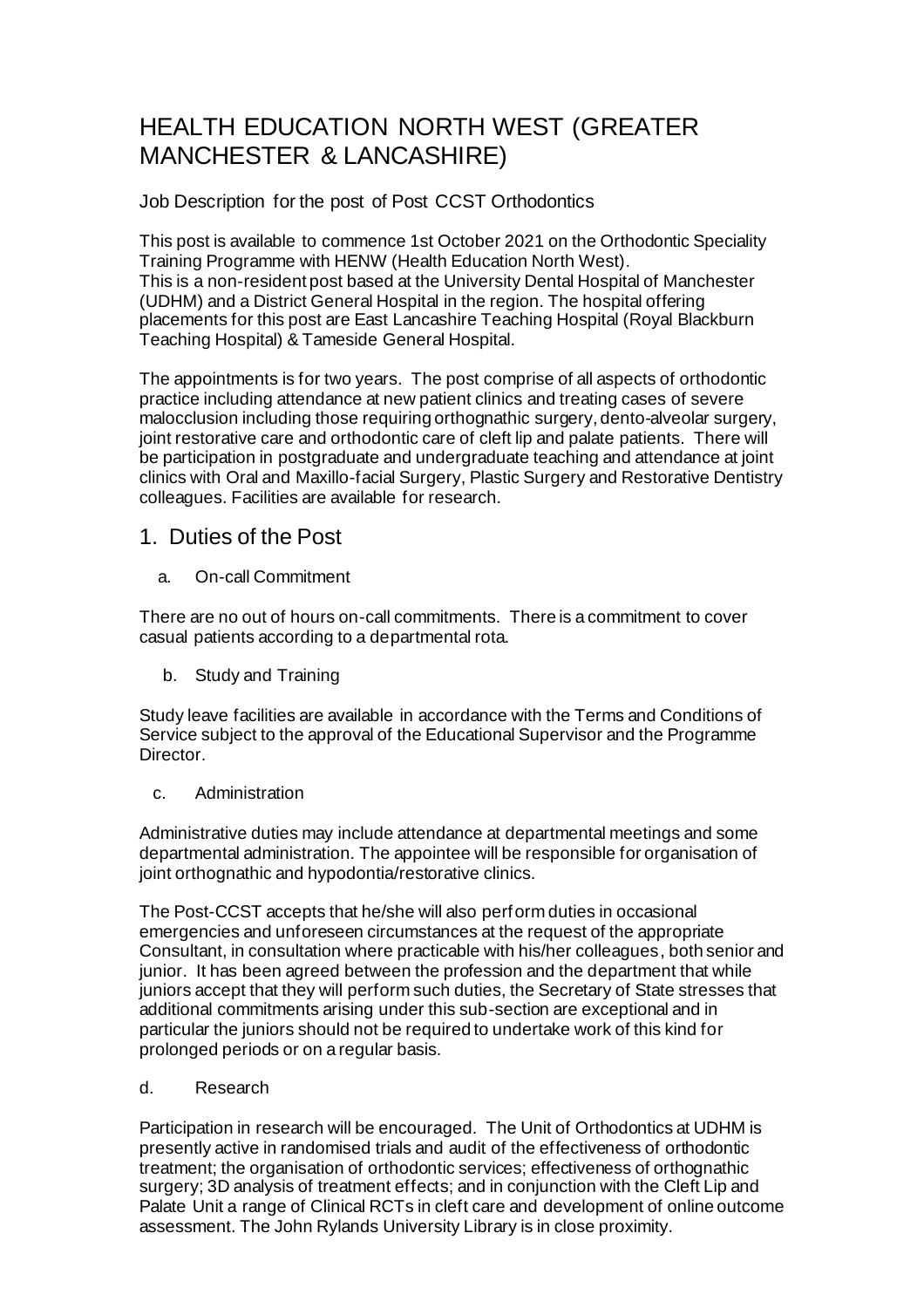#### e. Teaching

The appointee will be involved in the theoretical teaching and clinical supervision of undergraduates. He/she will also participate in the occasional short courses and lectures organised for practitioners, DCTs and ancillary staff. He/she will participate in the training programme for postgraduate students entering the Regional Specialty Training Programme.

#### 2. Main conditions of Service

- a. The post is covered by the Terms and Conditions of Service of Hospital Medical and Dental Staff.
- b. The appointee would be required to live within a reasonable distance from the base hospital. The agreement of the Authority to removal should be sought prior to entering into any removal arrangements, expenses will be reimbursed and grants paid only when the Authority is satisfied:
	- that the practitioner is an eligible practitioner in accordance with
	- the regulations;
	- that the removal of the practitioner's home is required;
	- that the arrangements proposed are reasonable.

### 3. Conditions of Appointment

The appointment will be subject to a satisfactory medical examination and disclosure check.

The post is available from 1st October 2021.

### The posts

### University Dental Hospital of Manchester, Central Manchester and Manchester Children's University Hospitals NHS Trust

The Dental Hospital is a specialised hospital located in the university area and engages in all aspects of dental teaching and clinical care. The Unit of Orthodontics includes the following:

NHS Staff

Mr David Waring Consultant in Orthodontics, TPD Miss Mariyah Nazir Consultant in Orthodontics, Associate MD<br>Mr Richard Needham Consultant in Orthodontics **Consultant in Orthodontics** Miss Victoria Elton Consultant in Orthodontics, Clinical Lead Mr Simon Watkinson Consultant in Orthodontics Mr Jonathan Smith Consultant in Orthodontics<br>
Mr Ovais Malik Consultant in Orthodontics **Consultant in Orthodontics**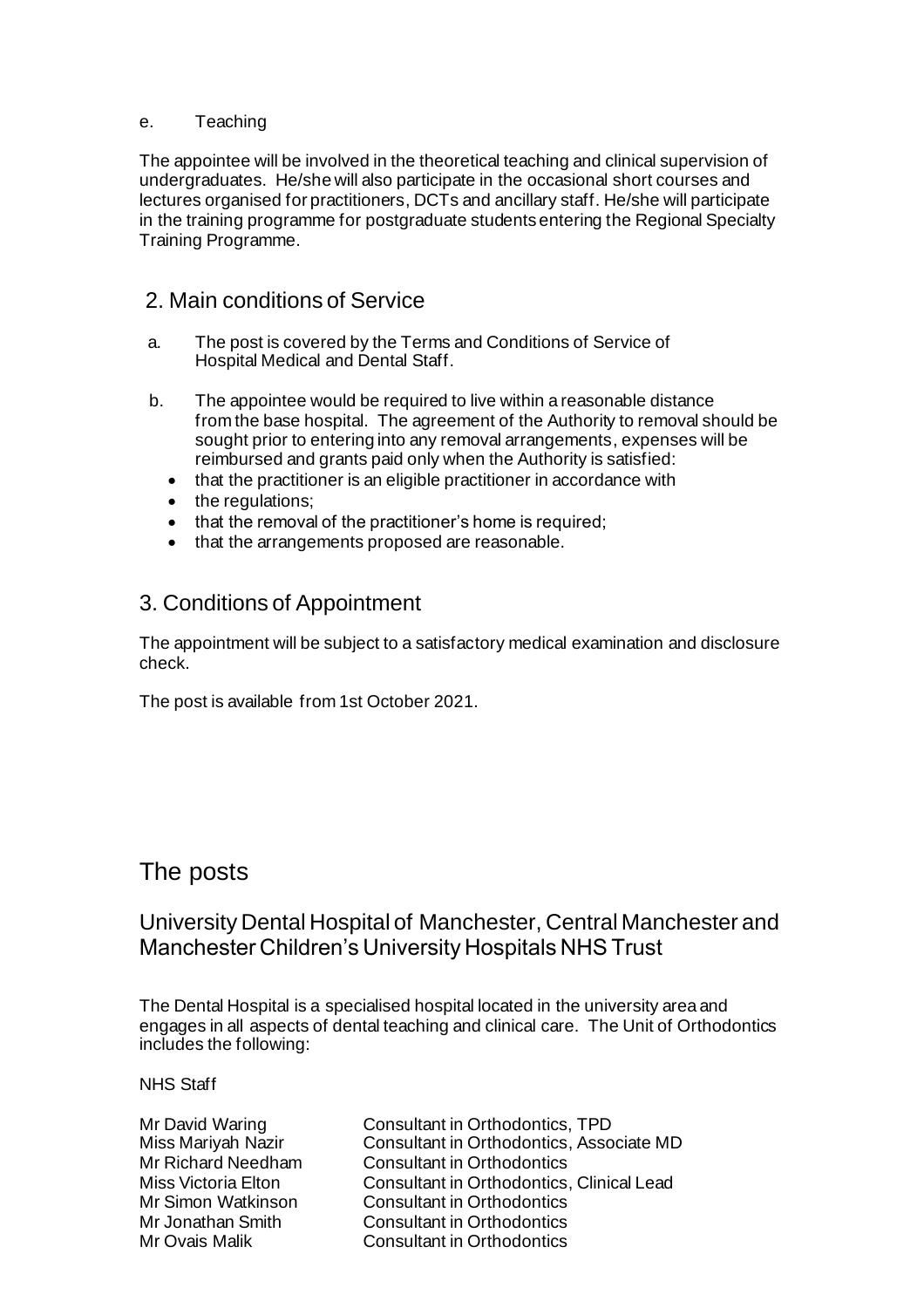3 Orthodontic Therapists

Miss Cara Miller Consultant in Orthodontics<br>
Miss Madeleine Storey<br>
Consultant in Orthodontics Consultant in Orthodontics

Academic Staff

Mr Stephen Ward Academic Programme Director/ Consultant in

**Orthodontics** Dr. Ahmed El-Angbawi SL in Orthodontics





The clinical facilities were reequipped in 2017 and are

situated in the West quadrant of the dental school. Orthodontics has sole use of 8 fully equipped dental units, plus access to a large multidisciplinary clinic that is composed of its own waiting area, three dental surgeries, one seminar room and oral hygiene room. The clinic incorporates University and Trust network access points on each dental unit

The secretarial offices are next to the main clinical area.

There is also a staff area this is equipped with 4 computers, scanners, printers and digitiser. These computers have access to the AJO and Angle CDROM via the network and also direct links to the on-line versions of the Journal of Orthodontics, European Journal of Orthodontics and the American Journal of Orthodontics.

The Regional Cleft Lip and Palate centre is situated in the new Manchester Children's Hospital.

#### Research facilities

The main academic and research accommodation is situated in the Coupland III Dental School Annexe. This comprises staff accommodation, audio visual rooms, postgraduate study room and postgraduate seminar room.

The academic secretarial support is obtained through one full time programme administrator.

The post CCST trainee will undertake complex orthodontic treatment on cases with severe malocclusions. The department runs a number of MDT clinics each month in conjunction with colleagues from the restorative, maxillofacial and paediatric dentistry departments. The dental hospital has a CBCT scanner to aid in the diagnosis of these most complex cases.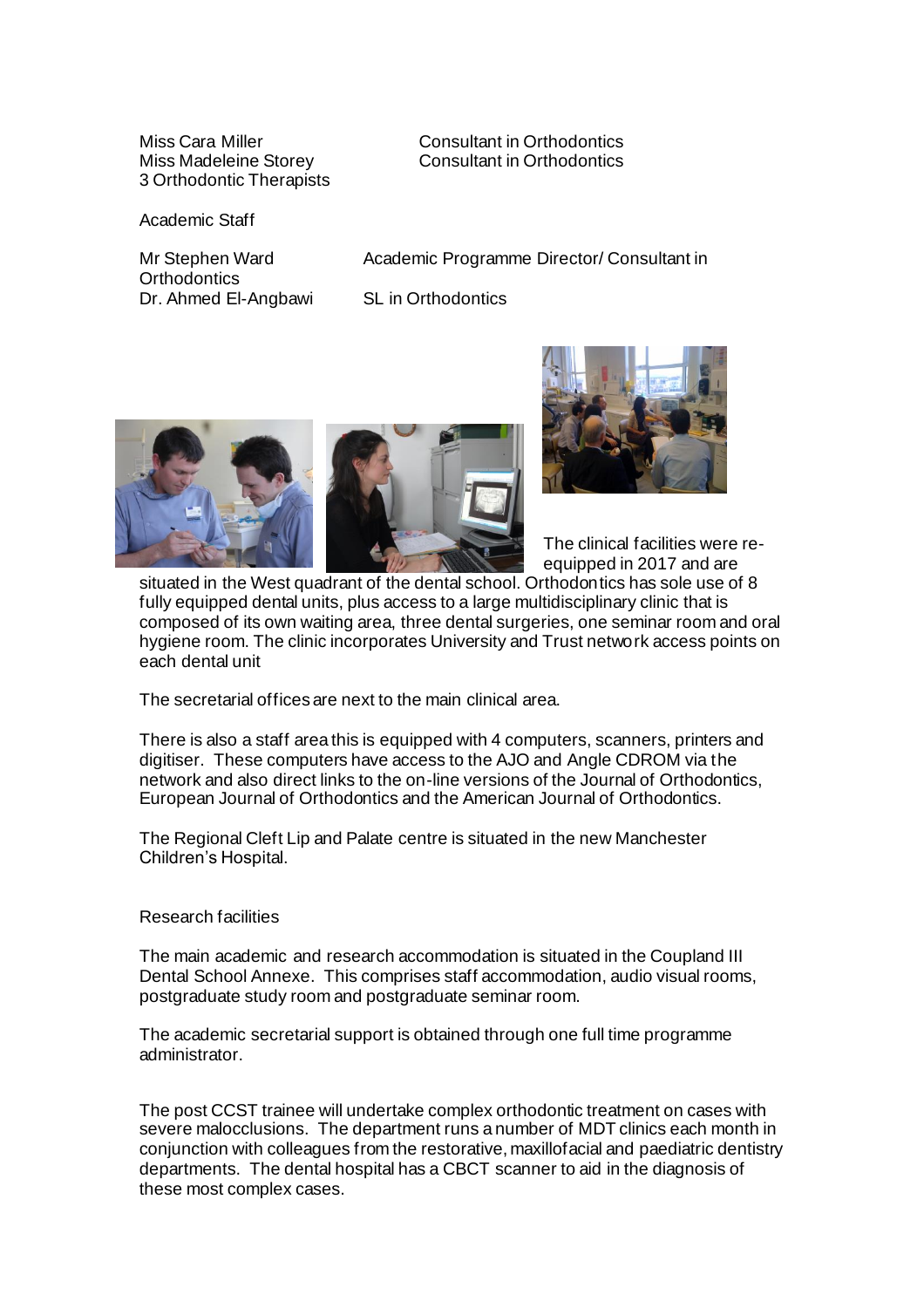There is also a staff area this is equipped with 4 computers, scanners, printers and digitiser. These computers have access to the AJO and Angle CDROM via the network and also direct links to the on-line versions of the Journal of Orthodontics, European Journal of Orthodontics and the American Journal of Orthodontics.

### Cleft Lip and Palate Care

The North West Cleft Lip and Palate network operates out of two centres across the region; Royal Manchester Childrens Hospital and Alder Hey Childrens Hospital Liverpool with approximately 150 births per year. The new purposed built facility in the Royal Manchester Childrens Hospital is a 15 minute walk from the Dental Hospital.

The dedicated cleft unit provides the post CCST trainee the opportunity to treat patients under the direct supervision of the cleft orthodontic team. The trainee can also attend the full range of clinics held by the specialist groups within the cleft unit such as the Nasendoscopy clinic, Speech therapy and new baby clinics.

There is also the opportunity to attend the craniofacial clinics which are based at Alder Heys Childrens Hospital.

NHS Staff

| Miss Ailbhe McMullin  | <b>Orthodontic Consultant</b> |
|-----------------------|-------------------------------|
| Miss Adele Bronkhorst | <b>Orthodontic Consultant</b> |

Contact for MUDH:

Mr David Waring Miss Vikki Elton Orthodontic Consultant/TPD Clinical Lead Orthodontics Tel: 0161 275 6622 Tel: 0161 275 6622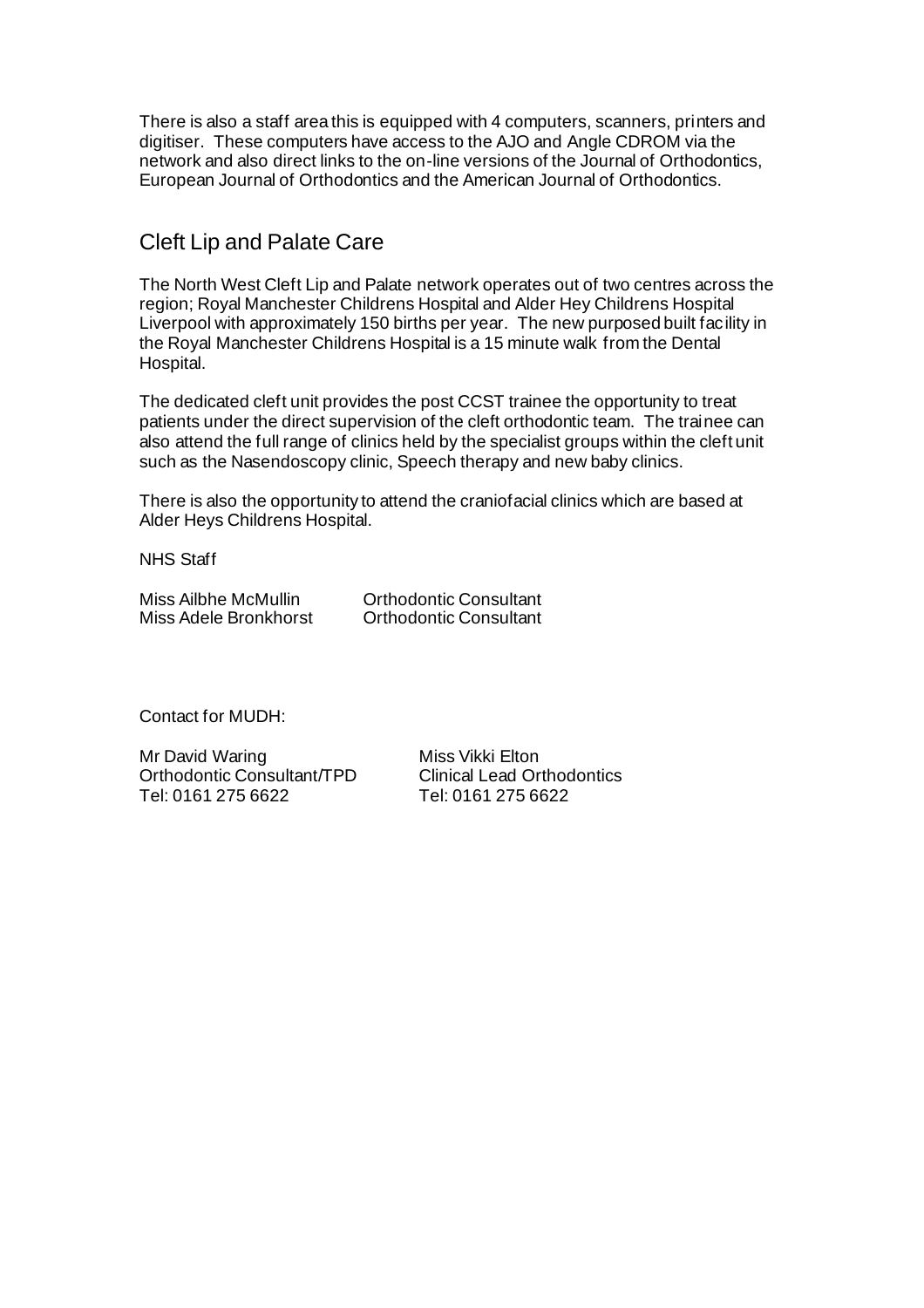## District General Hospital Placement

### Blackburn Royal Infirmary

The East Lancashire NHS Trust comprises of the Royal Blackburn and Burnley Hospitals. The Royal Blackburn site was a new build 10 years ago with Burnley Hospital moving into a new build in 2019. This post holder will work at the Blackburn site which is 25 miles from the centre of Manchester, accessible by road or rail. The Trust is the largest provider of secondary care orthodontic services in the region.

There are 7 orthodontic clinical rooms across both sites and a large onsite laboratory undertaking orthodontic, restorative and maxillofacial prosthetic services. There are 2 existing orthodontic consultants with another post being appointed to shortly, in addition, there are 6 full time maxillofacial consultants and a restorative consultant. Over 10 years ago we were one of the first hospitals in the UK to undertake orthodontic therapist training and have another nurse who will shortly start therapist training. There is a high throughput of orthognathic cases (over 50 per year). The Trust has invested in the future with purchase of a da Vinci operating robot and 3D printing equipment. Over the next few years there will be a move toward 3D planning software and purchase of intraoral and facial scanners.

Orthodontic Department

| <b>Orthodontic Staff</b>                               |                                |
|--------------------------------------------------------|--------------------------------|
| Mr Steve Ward                                          | <b>Consultant Orthodontist</b> |
| Mr Simon Watkinson                                     | <b>Consultant Orthodontist</b> |
| Miss Charlotte Dugdale                                 | <b>Consultant Orthodontist</b> |
| Orthodontic Post CCST<br><b>Orthodontic Therapists</b> | This post                      |

Mr Derek Moore Consultant Restorative Dentistry Consultant Oral and Maxillofacial surgeons (x6) Junior and Non-Career Grade oral surgery staff Hygienist

The appointee would be expected to take an active role within the department, taking a lead in audit and clinical governance which is well established in the Trust.

Contact for Royal Blackburn TH: Mr Simon Watkinson Orthodontic Consultant Tel: 01254 734476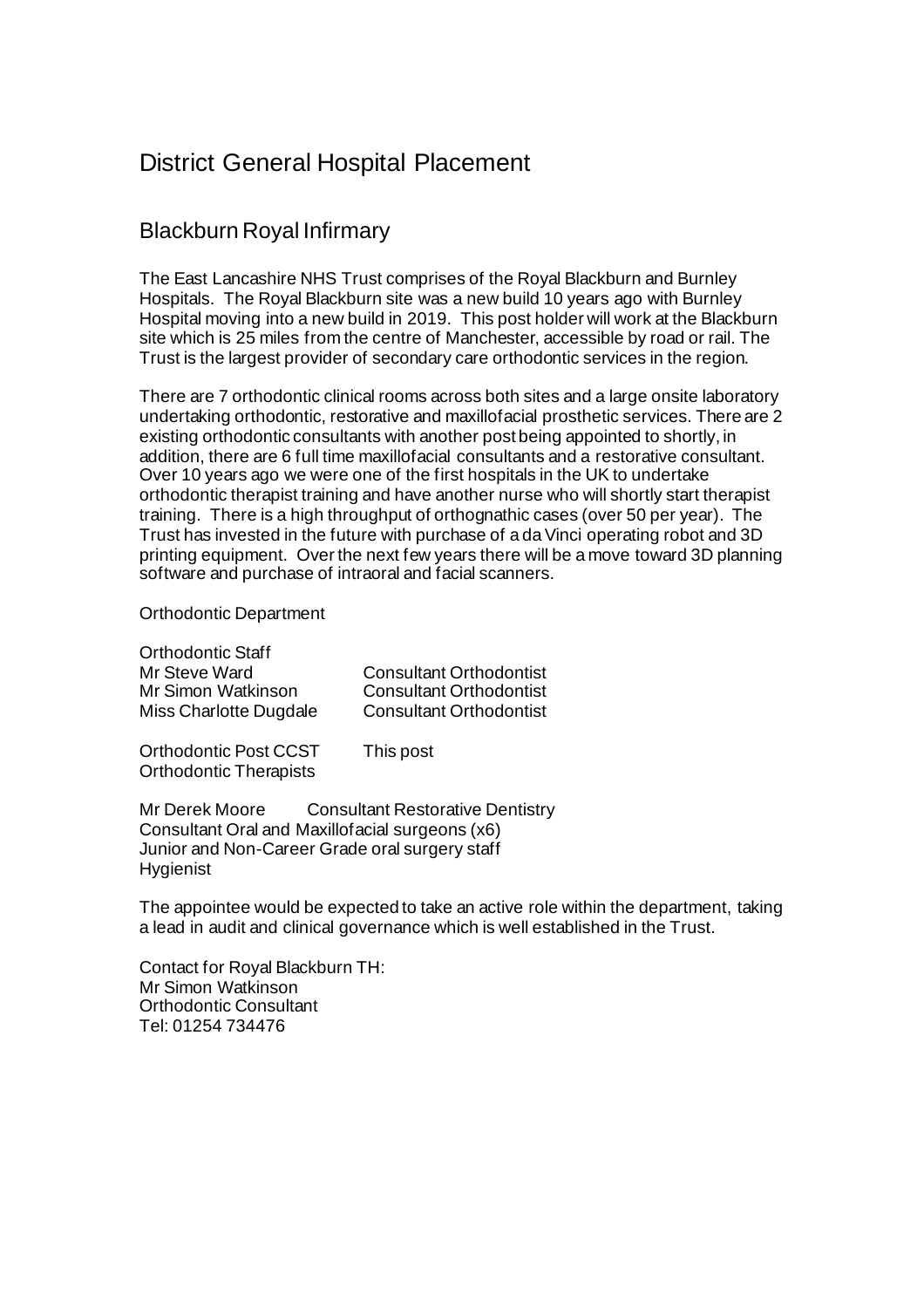### Tameside General Hospital, Tameside and Glossop Acute NHS **Trust**

Tameside and Glossop Acute Service NHS Trust is an Acute Trust serving the needs of approximately 250,000 people. The residents live both within an industrialised area including the eight towns which make up the Local Authority of Tameside in Greater Manchester and the rural area around Glossop, which is within the Derbyshire Authority of High Peak. Trust is based Tameside General Hospital. The Hospital is located on the outskirts of the market town of Ashton-under-Lyne, the largest of the eight towns in Tameside and is situated seven miles to the east of Manchester City Centre. The Hospital's total bed complement is approximately 700, of which, 39 are daycase.

The main commissioning body for the Trust's services is Tameside and Glossop Primary Health Care Trust (PCT), responsible for commissioning services for the residents of Tameside and Glossop.



Orthodontic Department

Orthodontic Staff Post CCST Orthodontics (this post) StR Orthodontics Staff Grade Orthodontics Orthodontic therapist

Dr Nicky Mandall Consultant in Orthodontics<br>Dr Claire Bates Consultant in Orthodontics Consultant in Orthodontics Mr Jonathan Smith Consultant in Orthodontics

Other Clinical Staff Consultant Oral and Maxillofacial surgeon Junior and Non-Career Grade oral surgery staff Restorative Consultant

The fully equipped department is located within a modern purpose built designed outpatient department for the oral specialities with five chairs in four surgeries. Full intraoral radiological equipment is available in the department along with Dolphin computerized planning which is utilised during Combined Clinics held with Oral and Maxillo-Facial Surgery once each month and a Combined Three-way Surgical/Restorative Planning Clinic held quarterly.

Dr N Mandall Tameside General Hospital Tel: 0161 331 6383